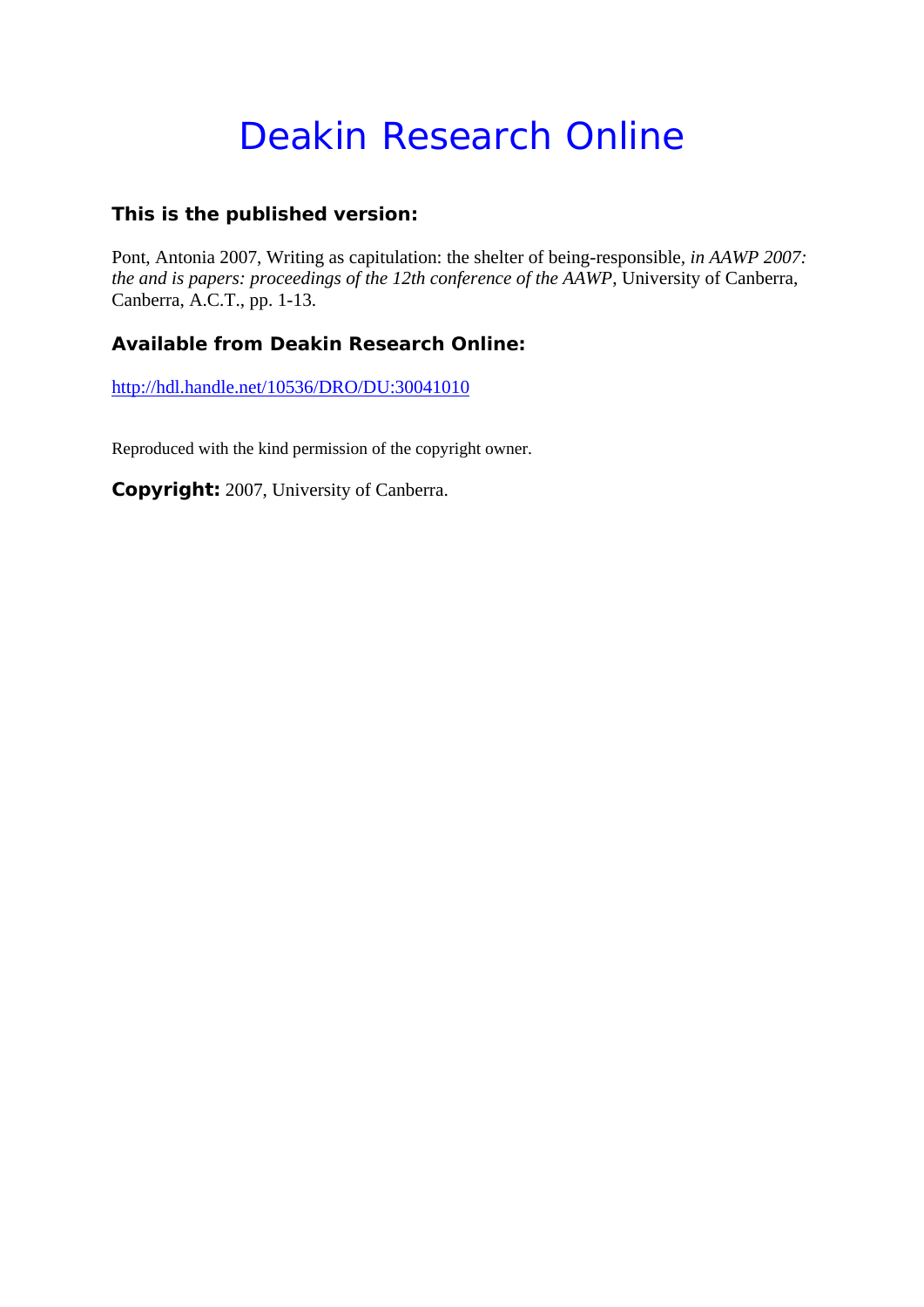#### **Antonia Pont**

#### **Writing as Capitulation: the Shelter of Being-Responsible**

#### Abstract:

This paper explores the notion of writing and its relationship to an always-existing responsibility. It asks the question of whether writing might necessarily be a kind of biographical undertaking, and then drawing on Heidegger, it inquires into how writing might provoke an ontological encounter for the writer. Via a close investigation of the definitions and etymologies of the word 'capitulate', the paper links the concepts of Derridean violence, Hellerian freedom and (post)modernity, non-infinite temporality and assumptions of a metaphysics of presence to a practice of reading/writing. By taking up the Heideggerian concept of Being's as ex-istence and porosity, it attempts to argue that post-modernity, in coming to terms with the consequences of freedom, offers the subject the opportunity for an ontological encounter with responsibility, and subsequently how an acknowledgement of this thrownness might function in itself as a kind of shelter, albeit an open one.

#### Keywords:

Writing – Responsibility – Thrownness – Violence – Temporality

#### Biographical note:

Antonia Pont is a PhD candidate in Creative Writing at the University of Melbourne. Her texts have taken many forms over the years – extended fiction, poetry, performance monologues and exhibited graphics. She performs work regularly around Melbourne, her most recent production being 'Wanting – a show about desire and other privileges' (also scheduled for the Midsumma Festival in January 2008) and she has recently completed a novel titled 'The Best Thing About Snow'. Her doctoral research is examining ontologies of loss and contingency and their relation to deconstruction via the texts of Derrida, Heidegger and Heller. She also teaches in the School of Culture & Communication at the University of Melbourne.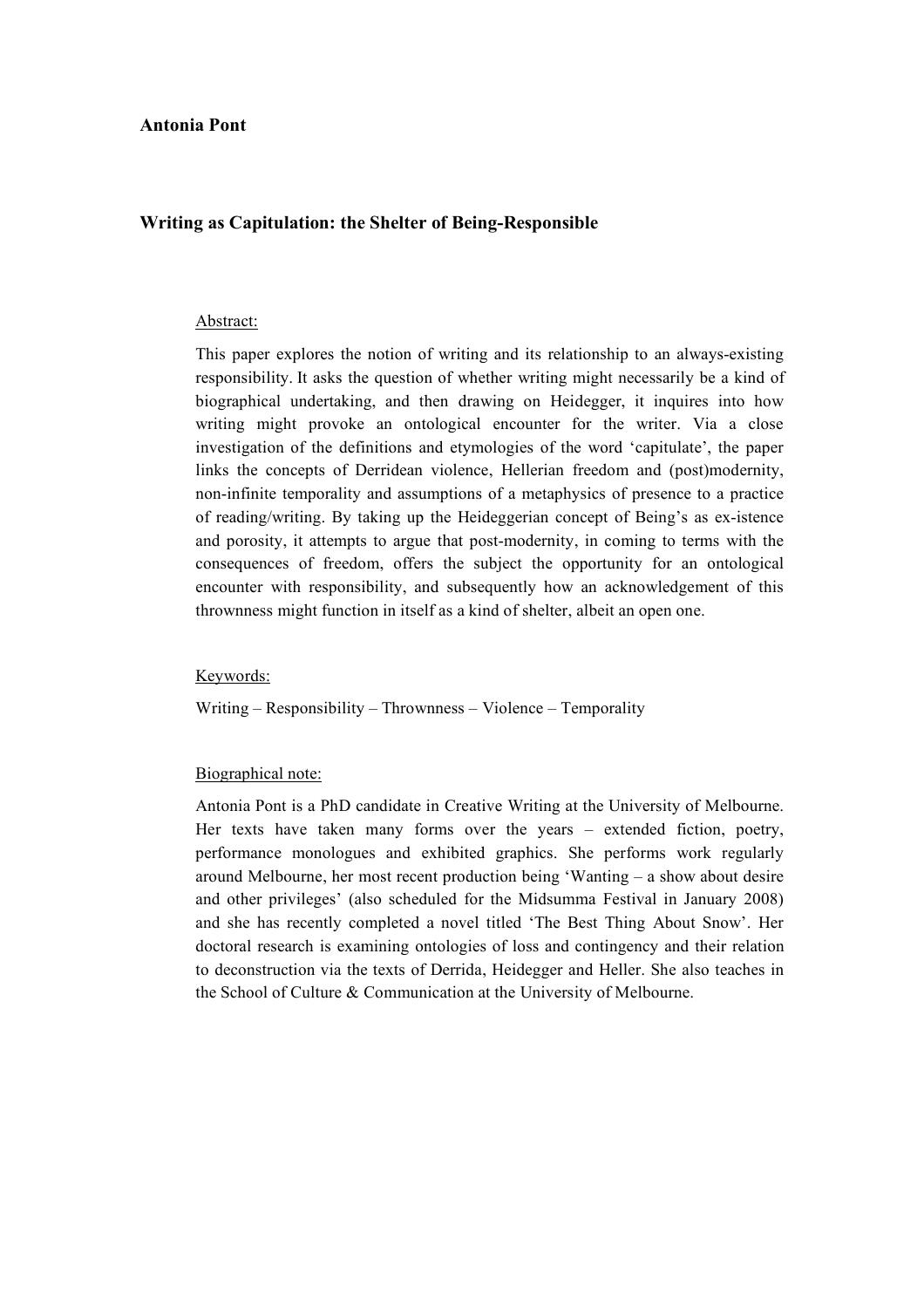## Logos and Bios

In the paper that follows I will refer to the work of three writers. I am going to call them writers since, surely, this is a large part of what they do or did. Martin Heidegger would, however, normally be referred to as a philosopher, and more specifically perhaps, as an ontologist – a researcher in the area of Being. Jacques Derrida is generally considered a philosopher of language and the 'father' of deconstruction. Agnes Heller would perhaps be mostly classified as a philosopher, and one highly regarded in the field of social theory. But these three figures, mythological entities that they are, in the vocabulary of Barthes, must also – inevitably – be included in the set of humans known as 'writers'. They all find/found it necessary to *translate* (and I use this word both lightly, earnestly, and also intransitively …) onto 'paper' or into words. As Derrida has taught us, the old distinction between the paper-written and the breath-spoken is difficult to maintain along its traditional fault lines.<sup>1</sup>

Recently I have found it necessary to ask myself whether theoretical writing could be considered a kind of biographical practice. If thinking is one of the activities of my life, then this thinking reflected in writing could be included in the *bios* of biography, or the *auto* of autobiography since it is a thinking associated with, or claimed by, a self or selves. Thanks to the practices of deconstruction, and to other contemporary research done on the actual mechanics of memory, we are now able to think this writing not as a pure documenting of the already-existing contents of the mind but as another kind of generative movement.

Whether one considers oneself a writer, as opposed to an actuary, an engineer or an athlete, might be an issue for ontic consideration. Heidegger explains this distinction clearly in the first Chapter of *Being and Time* (Heidegger 1993: 53). Ontological inquiry looks at the meaning of (capital-B) Being, whereas the ontic sciences are those that take Being for granted and leave it unexamined so as to interrogate the features, qualities and differences between (small-b) beings. When the activity of writing becomes available as one in which a *Dasein* (a self-reflective entity) can examine the expression of, and discover something about, its Being, writing intimates a capacity for ontological inquiry.

If autobiography, then, is an inventive process that seems to draw impetus from whatever it is that we call the 'memory' of our lives, it is as if theoretical writing could be an analogous process propelled by the lives of my mind, or of my 'intellectual' selves.

# The Supplement

We know, of course, that this translation of my 'thinking life' will not be complete. There is nothing in *autobio*graphy that implies fullness, as Rousseau himself lamented and which Derrida duly emphasised (Derrida 1997: 6ff). Our writings are always not enough, yet they are always, paradoxically, something in excess of what was there before. This is one way to begin thinking the 'supplement' – the supplement, which, of course, is not a *thing*. Rather, it is a way of thinking that permits one to integrate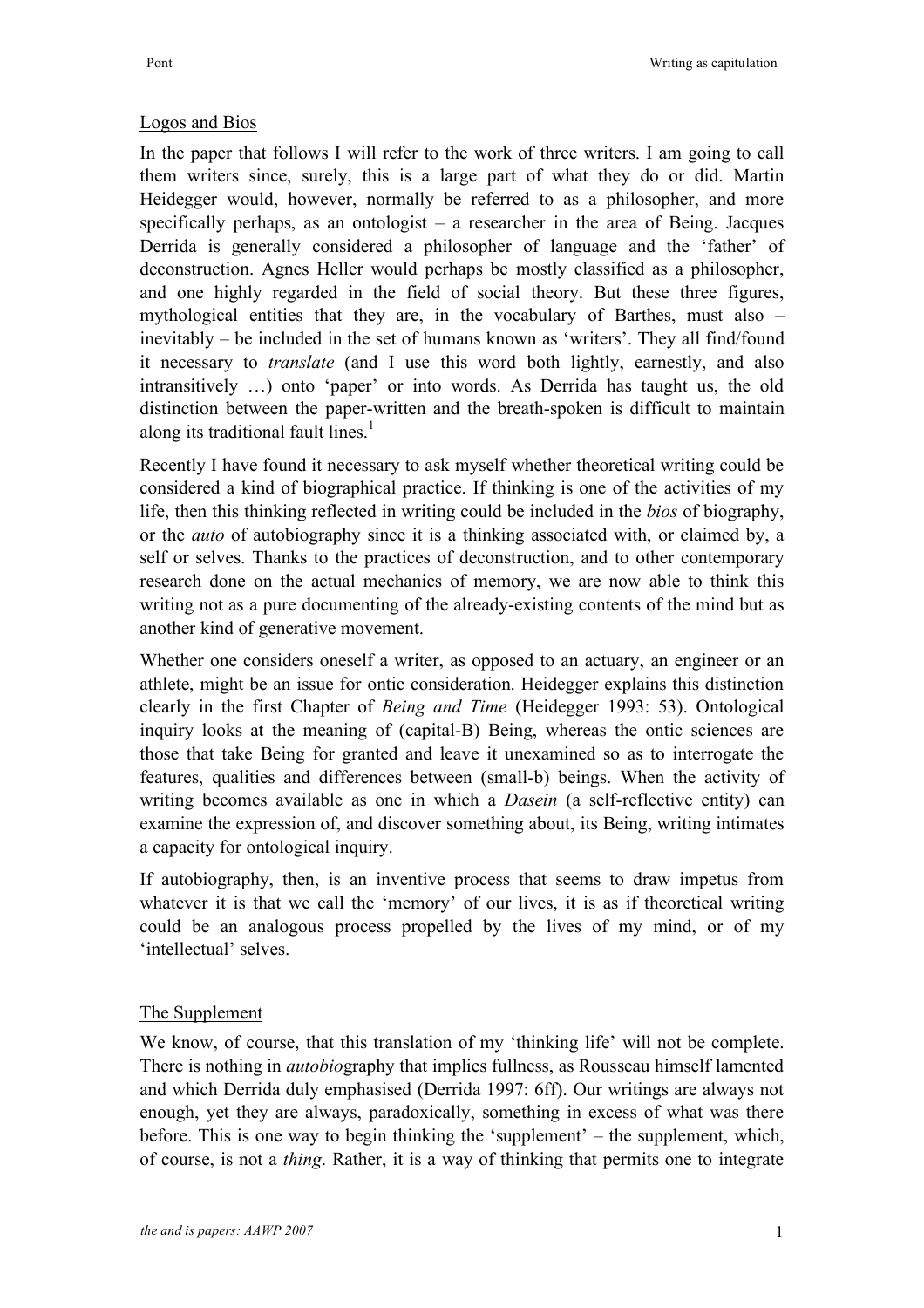the following: that change (what happens) is always more and less than what went before, and therefore paradoxical.

Or to quote Derrida quoting Shakespeare's *Timon of Athens*:

How goes the world? It wears, sir, as it grows. (1994: 97)

The supplement means to capture our thinking at the point where it presumes either a kind of cumulative teleological tendency or a dystopic one. The world does not only grow, nor does it only decay. Decay, indeed, may be a kind – the only kind? – of growth. Of course, I play with words here. Decay/Grow. I find myself in the binaries of deconstruction. I can observe (again and again!) my almost innate urge to find the correct term to privilege and to leave things at that.

A memoirist who undertakes the task with any degree of rigour or curiosity, discovers that the endeavour of Remembering-Writing is neither a mirroring-documentation, nor a glorious improvement, nor a watering-down of original 'Life'. The encounter with the practice of writing forces an encounter with the workings of the supplement.

If writing can confront me with the workings of the supplement, what else might practising it unleash? How can writing operate as an ontological investigation? Or, to formulate the question with a contemporary spin:

*Has the question of Being finished with us yet?*

This brings us to the title of this paper.

### Definitions & Chronologies

One day I was thinking and writing about writing, and I typed this sentence: *to write is to capitulate*. Then I read the sentence. And I may have re-read the sentence again later in the presence of my supervisor. What did I intend to mean by that statement? Most likely, my intention may not be traceable. But now that the claim exists, I can read it. I can read and try to work out what it is that I am responsible for. *Afterwards*. How curious.

If I simply ponder (without academic props) the usage of the word 'capitulate', I come up with a notion of it meaning something like 'surrender'. I think about war. I think about a certain line in Brecht's *Mutter Courage* (that I can recall easily since I played a soldier in that production, and watched the main characters rehearse their lines repeatedly) where Mother sings (I think?) something about capitulating. And it was about giving over.

### *Giving up*.

Checking my Virtual Thesaurus, $2 \text{ I}$  find that my casual, intuitive definition was close enough. Capitulation is defined as the action of *surrendering under agreed conditions*. Is writing, then, a practice of surrendering under agreed conditions? What might these conditions be? We will come to that.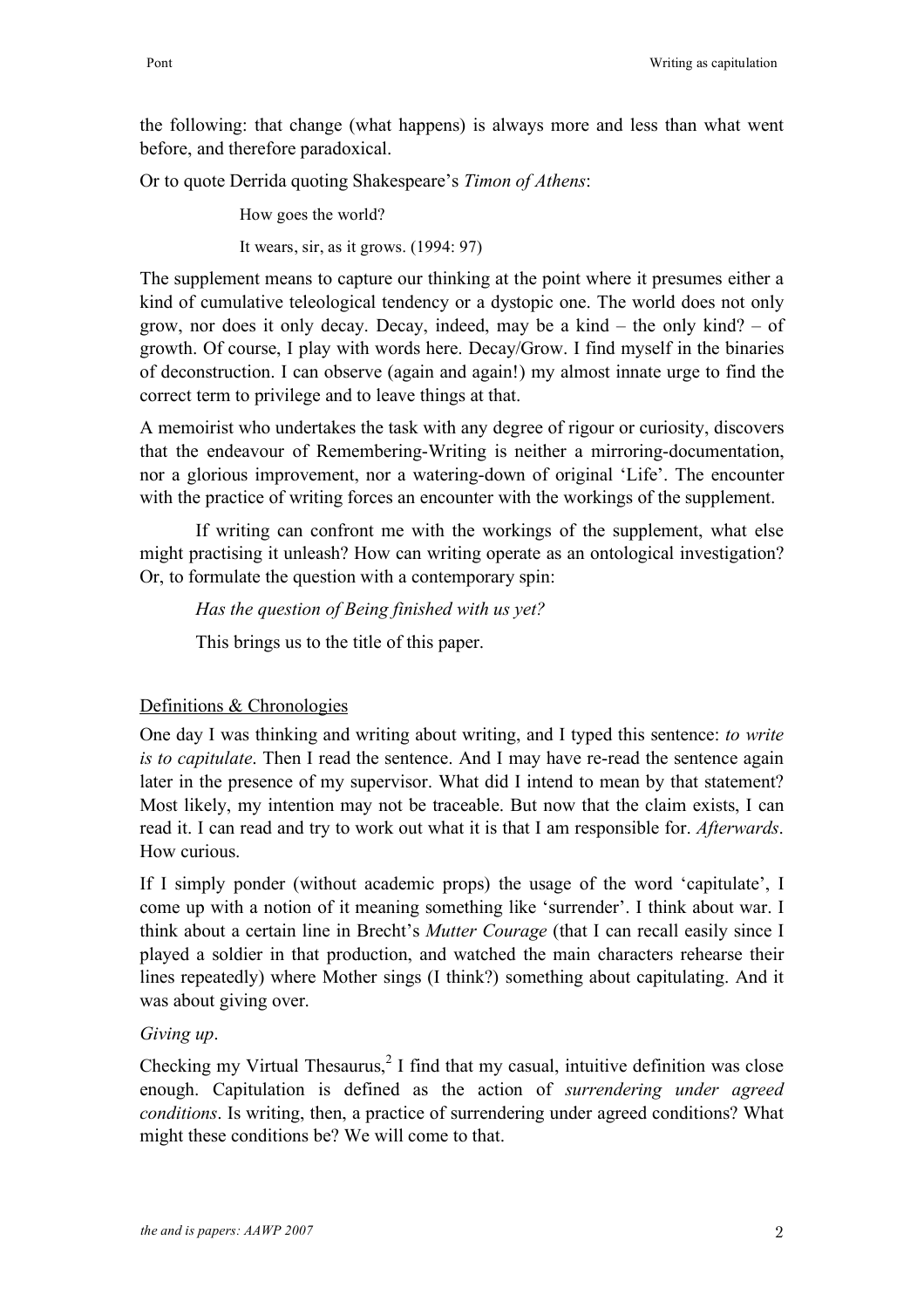For now, let us clarify the chronology of this anecdote (as much as one ever can). The statement 'to write is to capitulate' is produced in a moment when the only consciously acknowledged definition of the last word is the more commonly known one: 'capitulate' merely as another, fancier word for surrender. Even as I typed the statement that became the title for this paper, I didn't know, firstly, if I even really agreed to it, and secondly, if I couldn't have used the more common term.

Why would writing be an act of *capitulation*? Can capitulation, in this sense, be classified as an action at all? If capitulation is surrendering, isn't it agreeing to cease with certain actions? To cease the active undertaking of resistance? To stop fighting? Capitulation could be seen to be an action that marks the edge of non-action. It is an action undertaken by a party that decides for itself – that is, an intentional action, because the words 'surrender' and 'lose' are not the same – to take another course, which is the course of not-acting in the prior way. Thinking about capitulation in this way renders the term a description for a threshold moment. *Before* there was action/resistance/war, and *after* giving up/going quietly/surrendering. The form is one of *action*, the content of which consists of non-action. Just like the supplement, we note paradoxical implications here, too.

Recalling that my strongest memory of the uttered usage of this word is in the context of Brecht, I check the *Collins German Dictionary* (for a translation). I find: *kapitulieren* and *aufgeben + gegenüber*. The Latin form is offered, alongside the Germanic: to give up, clearly stated with preposition: 'opposite'. The German custom of listing verbs with the preposition required for their practical usage reveals another factor. Capitulation implies an other. A Someone-Opposite. To whom/what is one surrendering? Capitulation in the sense of surrender, ergo, is a dialogue of actions.

Let us now turn to the etymology of the word. Remember, I typed the sentence, not knowing about this second meaning. I wrote the sentence, and then I went looking to see what it might mean. In my *Shorter Oxford of Historical Principles*, in the paragraphs relating to the historical usages of the word 'capitulation' I encountered something fascinating:

### *to draw up in chapters, or under heads or articles, to specify.*

This is from around 1678, an early reference, but perhaps getting to some kind of root. The word 'root' is commonly understood as indicating something earlier in chronology, but I want to note that this too can be a problematic assumption.

Upon reading about this more literal (and less vernacular) usage of 'capitulation', the word breaks apart suddenly, into sections, and we see the 'capit' – the part referring to a head, to a chapter. Thus, 'capitulation' serves to signify a breaking up into parts and a naming of those parts, as headings, as chapters and sections with titles.

The word *capitulate* can now cause us to think along different trajectories simultaneously: along the trajectory of surrender and non-action, and also, along the trajectory of separation, or categorisation, and resultantly, the theoretical implications of these together. The two definitions collide in the contemporaneous meaning of capitulation as surrendering under specific terms that are drawn up in a document with sections outlining those terms.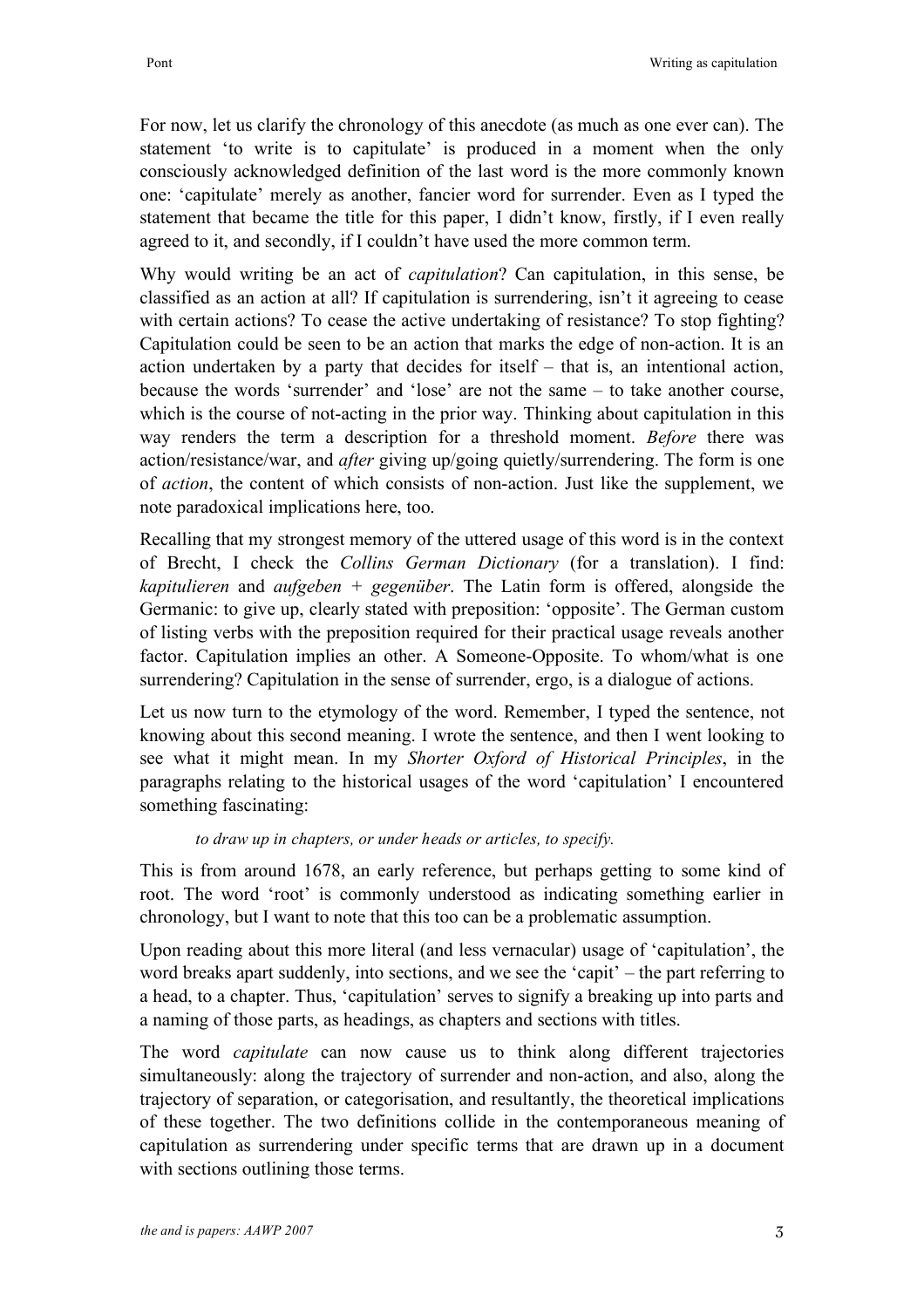## To surrender under agreed conditions.

And also to summarise by enumerating concisely the main parts of a topic.

## Articulations

In his work from the early nineties, *Spectres of Marx*, Derrida speaks about a line from Shakespeare's *Hamlet* where it is claimed that 'the time is out of joint'. <sup>3</sup> In his reading, Derrida illuminates something curious about the properties of separations and joinings.

To maintain together that which does not hold together, and the disparate itself, the same disparate, all of this can be thought … only in a dis-located time of the present, at the joining of a radically dis-jointed time, without certain conjunction. Not a time whose joinings are negated, broken, mistreated, dysfunctional, disadjusted, according to a *dys-* of negative opposition and dialectical conjunction, but a time without *certain* joining or determinable conjunction. (1994: 20)

Derrida here is speaking of an absence that always is, not about a lack in the wake of destruction. This 'without' is not *lost* but was *never-there*. He is also speaking about the nature of articulations. An articulating surface is one that serves, at once, as the agent of separation **and** as a circumstance or possibility of meeting. For something to articulate, there must be both segments and joinings. The umbrella word of 'articulation' covers the at-once-ness of this concept – together and apart, and each of these terms fertilising the other.

Derrida says that time doesn't necessarily have a 'certain conjunction'. Does 'certain' here mean 'sure', 'reliable', 'assumable' or does it, rather, mean 'substantial'? In fact, it may be that the articulating-that-is-the-'present' must not *be*. Not if one understands, perhaps in Heidegger's way, what the meaning of Being is.<sup>4</sup>

The present does not take up space and does not use up time. The present is not an entity and therefore it cannot *be*. It might be able to be understood as an absence, a kind of joint without substance but with effect. It is a theoretical site of articulation – or rather it is the relationship designated in the verb 'articulating' – between that which can be conceived as the past (earlier) and the future (to-come). The present – as a kind of absence, as a not-ness – in this way creates the three-fold model of time. It is a separating that connects, and as the action of separating it creates the things it separates-out and *articulates*.

But what might all this have to do with writing, especially if speech as one of its forms, is often referred to as 'articulation'?<sup>5</sup>

# Writing

We can say that writing is an activity and a result. It is a trace (in the broader sense of this word) left by pens, pixels, voices and even patterns discernible in the world around us. Writing is a kind of relationship between elements that involves spacing, and it seems, on first view, to involve the interaction of a something with a nothing. It is also a system that constantly refers back to itself, that accumulates meaning. A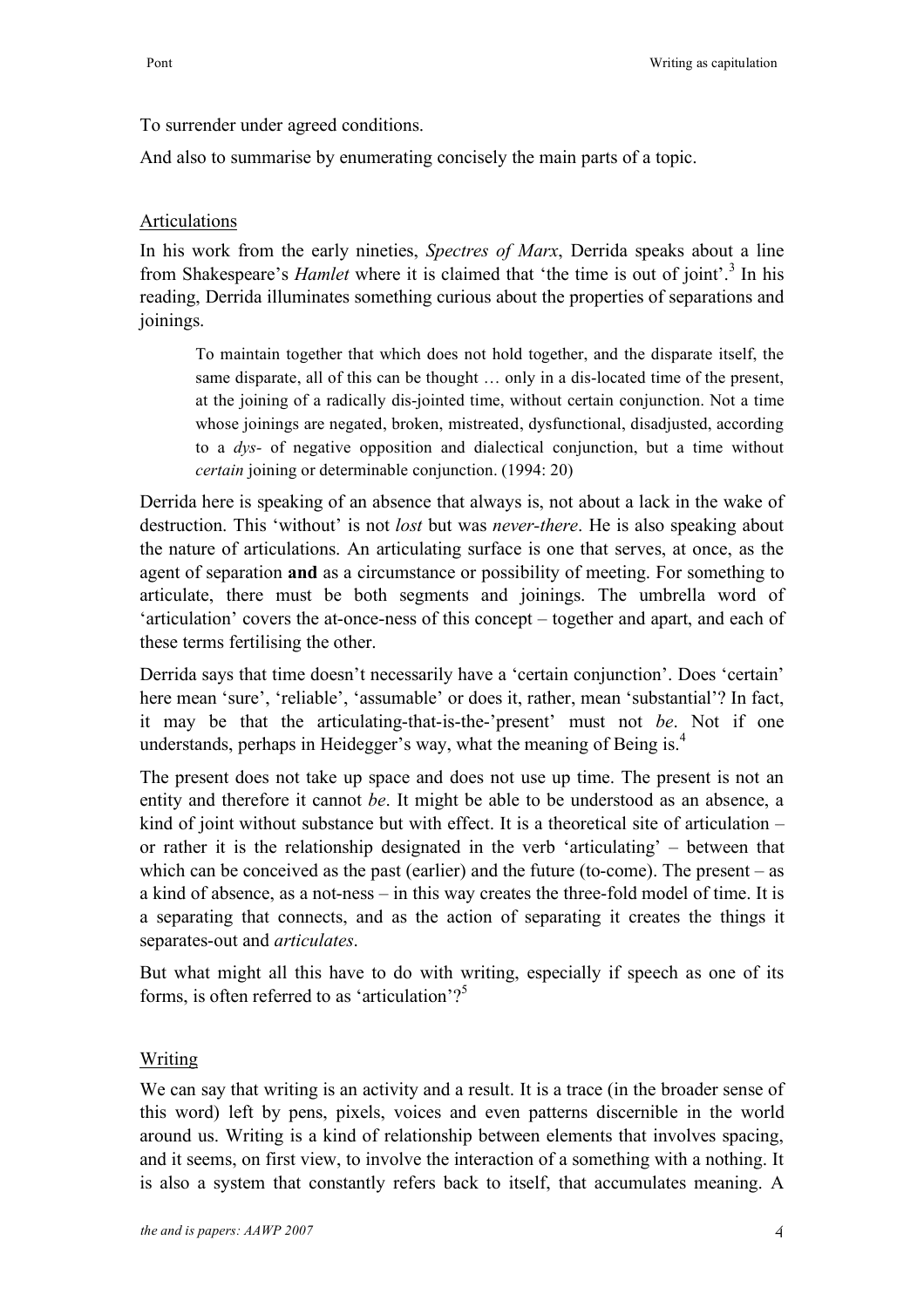place where the empty shell of the letters m-e-a-n-i-n-g comes to refer to a complexity of relationships, to chains and chains of other conversations between elements. This meaning is a density of relationship. It is meaning as choreography not substance.

Just like dance, then, writing can be perceived as a dialogue between the something and the nothing. The body, for example, with the lack-of-body. And perhaps at the closest level, it is a dialogue between nothing and nothing that creates a pattern resembling what we know to be 'something'. This is not to dilute what substance is, but rather to appreciate its actual workings.<sup>6</sup>

In Derrida, I think that the lay idea of the 'written' (words, paper, ink, lines and letters) transforms and unfolds itself outwards into a metaphor for a certain type of dance, that is lifelike, one that imitates (intimates) the way life itself might work. Or at least the choreography of this dance helps us to understand the way in which we get access to this life. This is another way to approach how writing might serve a purpose for ontological wonderings. (For example, the description above of how we encounter the supplement.)

So what are we doing when we write? And why might it be like a capitulation, in the senses offered above? And how is it related to the burden of freedom? How does it shelter? Let us move, gradually but with intent, towards the first of these questions.

#### The Writing 'Subject' & Capitulation

I am a person who finds herself frequently engaging with text. By text here, I mean written, typed, spoken, pen-on-paper text. Text as understood by the academic at the supermarket, as opposed to at their desk … For me, the *bios* and the *logos* fraternize passionately.

What is happening when an 'I' (that is, me) is a participant in this textual production?

At the very least, I make a mark on something (let us leave aside the question of agency, and even the question of priorness). There is a blank document window on the screen, and my fingers cause keys to produce letters, in order and with gaps.

There was nothing (or there was 'white') in the window to begin, and after? There are letters and words and the chimera of that kind of dance called meaning that is unavoidable in the presence of elements that are not insulated from themselves.

One could ponder who is the 'subject' of this making. Who is the entity who should take responsibility for this verb to write? And unavoidably it must be that accumulation of interactions called the 'I'. Antonia. Antonia Ellen Pont. She did it. There is no one else to blame or laud.

And we know that this writing is at once something that intends to be a *re*production (supposedly of ideas already formed in the 'mind') but which, when observed more rigorously, is always already a production, a new invention, written for the first time, always a little more and a little less than the supposed-original that was 'in' or 'of' my mind. And therefore, writing is an act of reading. A place where we get to take responsibility, but for something for which we are a strange kind of agent. A delayed agent. An agent who always arrives later than the consequences of their agency.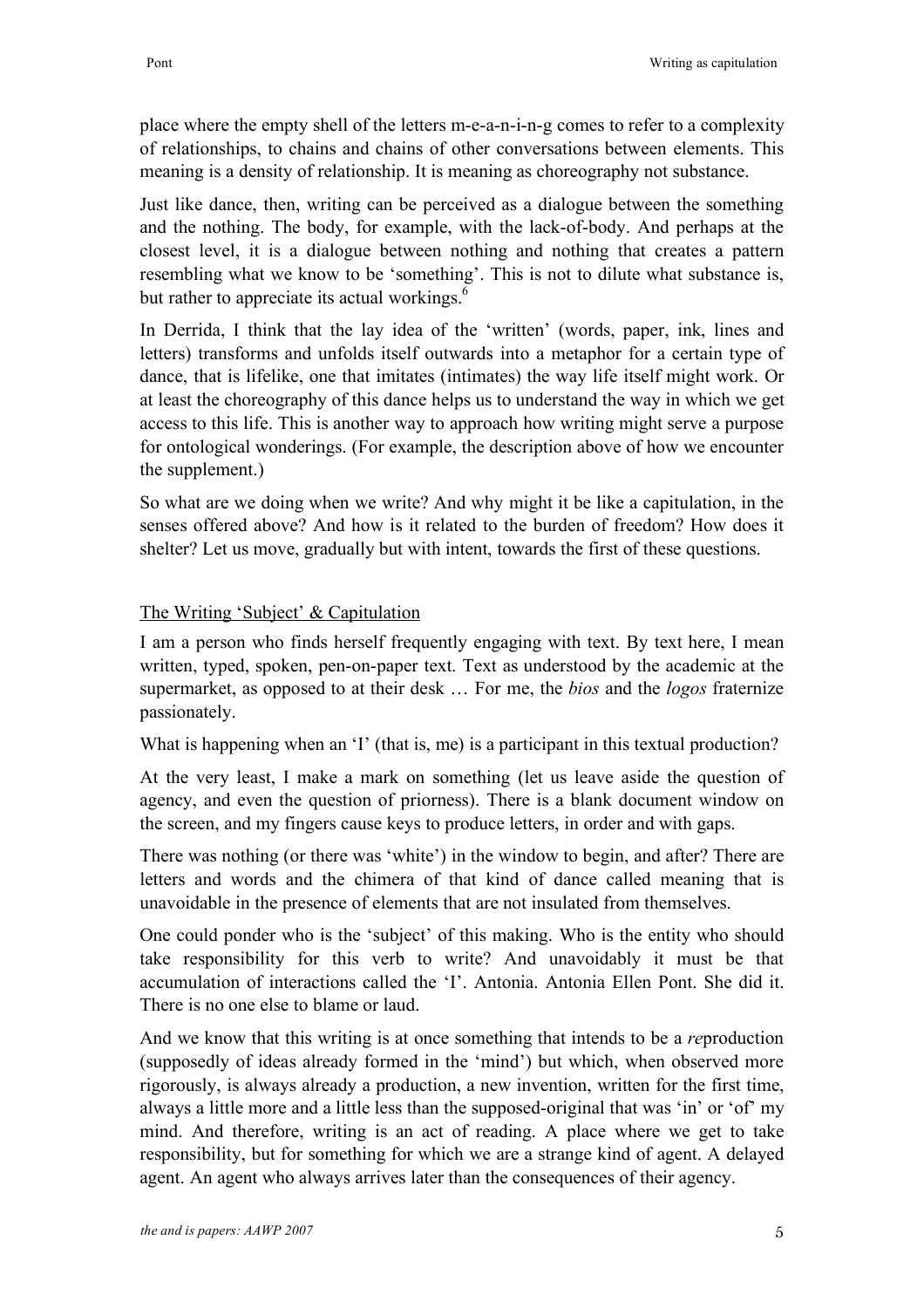This kind of subjectivity is baffling.

So I am the agent of something *familiar* yet never seen before. The exact shape of the text is not predictable. It arrives as a surprise. It is not a product of will, even if it might be one of intention.

And I can only know what it is for which I *must* claim responsibility only when it has already arrived in existence (the 'ex-' in the term existence here pointing towards that relational outside-itself-ness characteristic of the possibility of Being). My responsibility is already *out-there*, racing ahead of me. I cannot choose whether I am responsible. Simply, I always-already am. I acknowledge that I am the text's maker and yet not its singular origin.

My making is an intervention into the world. It is a kind of action. It leaves behind traces and these traces have consequences, not the least of which is their inevitable engendering of still more traces and consequences. We are enmeshed now in the vocabulary of chains and trajectories. We are speaking, of course, about meaning.

But how does writing leave a trace through its marking?

#### Violence, according to Derrida

Writing marks out regions. The mark can be seen as a cut into nothingness. It is an intervening incision into space, an incision that itself is attributed a kind of substance. Is ink a *something* to the paper's *nothing*? Or is ink the pigmented gash through to the infinite sky glimpsed through the firmament that is a white stretch of 'substance'?

We find ourselves needing to revisit the metaphor of 'time being out of joint', the present as a certain kind of articulating – where the not-yet meets, and separates, from the no-longer. There is never a time *prior* to the gash of the present – if by 'prior' we mean independent of and having its origin clearly somewhere else. The creation of substance (past and future) seems to be made possible by the function of the articulating mark/space which *isn't*.

We can play here with what is *a priori*. We can say that the separating/touching creates what it separates/touches. The verb can be postulated as prior to the noun, but only as play. To reverse this chronology would shift nothing. The word 'articulate' now unfolds itself out into the full breadth of its non-thinkable meanings.

But, by definition, capitulation is also a 'chaptering'. How?

When we write (read: think, read, name, understand, observe, document, know) we act on our world. We remake our world in this act of engaging. We call it forth again and again. And it is not a one-way relationship. We know that language functions through both division and inter-relation. We are disrupted by it, and also called-forth. Derrida calls this a kind of violence. Derrida's first violence is that which the quotidian notion of violence needs to obliterate. It is because we cannot bear this toing and fro-ing between the so-called single entity that is us and Other, that (normal) violence is enacted. As Adam Phillips remarks, violence isn't conflict, it is the suppression of it (Phillips 2002).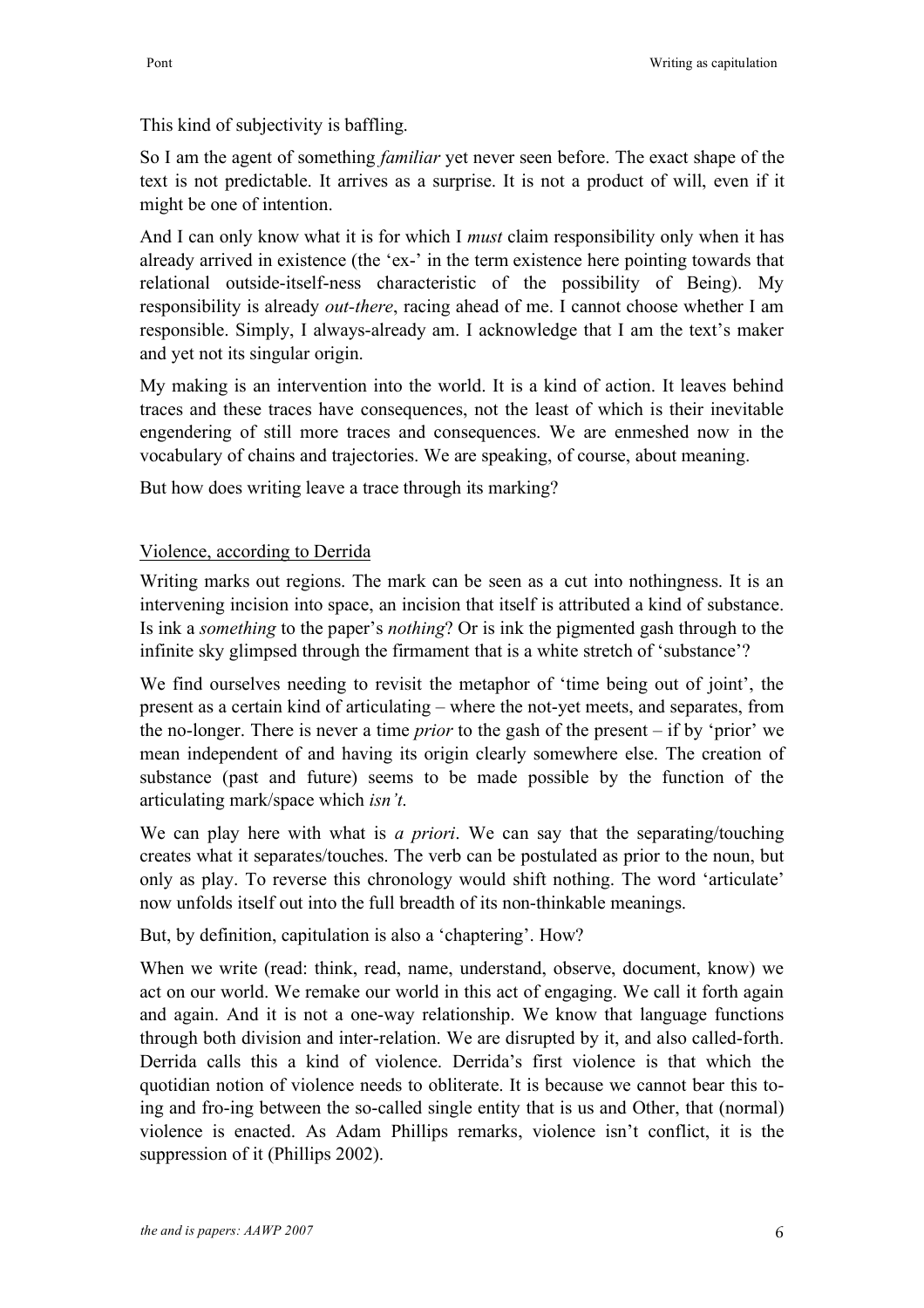Perhaps none of this is new, but Derrida is famous for his emphasis on an important detail in this constellation: there is nothing prior to this first violence. This means that to suppress conflict/breach/non-closure leads to regular violence, but that also to long for the priorness to (Derridean, first) violence equates to another, similar kind of violence. This is why we must mourn forever. It is also a point vulnerable to slippage. I watch my footing from here on in.

In the relevant section in *Of Grammatology*, where the discussion is of *proper names*, Derrida explains (underlining is mine):

We have already noted that violence here does not unexpectedly break in all at once, starting from an original innocence whose nakedness is *surprised* at the very moment that the secret of the *so-called* proper names is violated. The structure of violence is complex and its possibility – writing – no less so.

There was in fact a first violence to be named. To name, to give names that it will on occasion be forbidden to pronounce, such is the originary violence of language which consists in inscribing within a difference, in classifying, in suspending the vocative absolute. To think the unique within the system, to inscribe it there, such is the gesture of the arché-writing: arché-violence, loss of the proper, of absolute proximity, of a selfpresence which has never been given but only dreamed of and always already split, repeated, incapable of appearing to itself except in its own disappearance. (Derrida 1997: 111-12)

Splitting (verb not noun) is prior. Absolute proximity  $-$  to oneself, to truth, in other words wholeness – is a 'dream'. It is only once meaning (: the movement of analogy, or relationship, or isomorphism<sup>7</sup>) has emerged that our imaginations can conjure (that is, think) its opposite – non-meaning, or undifferentiated wholeness. The dreaming up of uninterrupted, originary non-violence is a secondary phenomenon.

Heidegger might say that the finite creates the possibility of thinking the infinite, and not the other way around. (Dastur 1998: 59)

#### Thrownness

Heidegger not only names this strange circumstance, he calls us, as *Dasein*, this very situation. *Being-Thrown*. We are that.

The possibility of our Being is a function of this thrownness. By thrownness, I understand Heidegger to mean that we have always already arrived, we are never masters of our own arising, our origins always precede us and we cannot catch them in the act. We are the *results* of something and not our own cause. This is to be 'thrown' – into life, into responsibility, and according to Heidegger, into guilt (but a non-religious or moral one) (Dastur 1998: 31-32).

We wake up to find that we are already here and are already acting and engendering consequences for which we, and we alone, are responsible. (One could say that the historically recent invention of 'childhood' is a way to shelter a small Dasein from, and to delay the impact of, the full brunt of this existential reality.) In other words, we are always answering (*respon*s-*ability*), the question is not launched by us.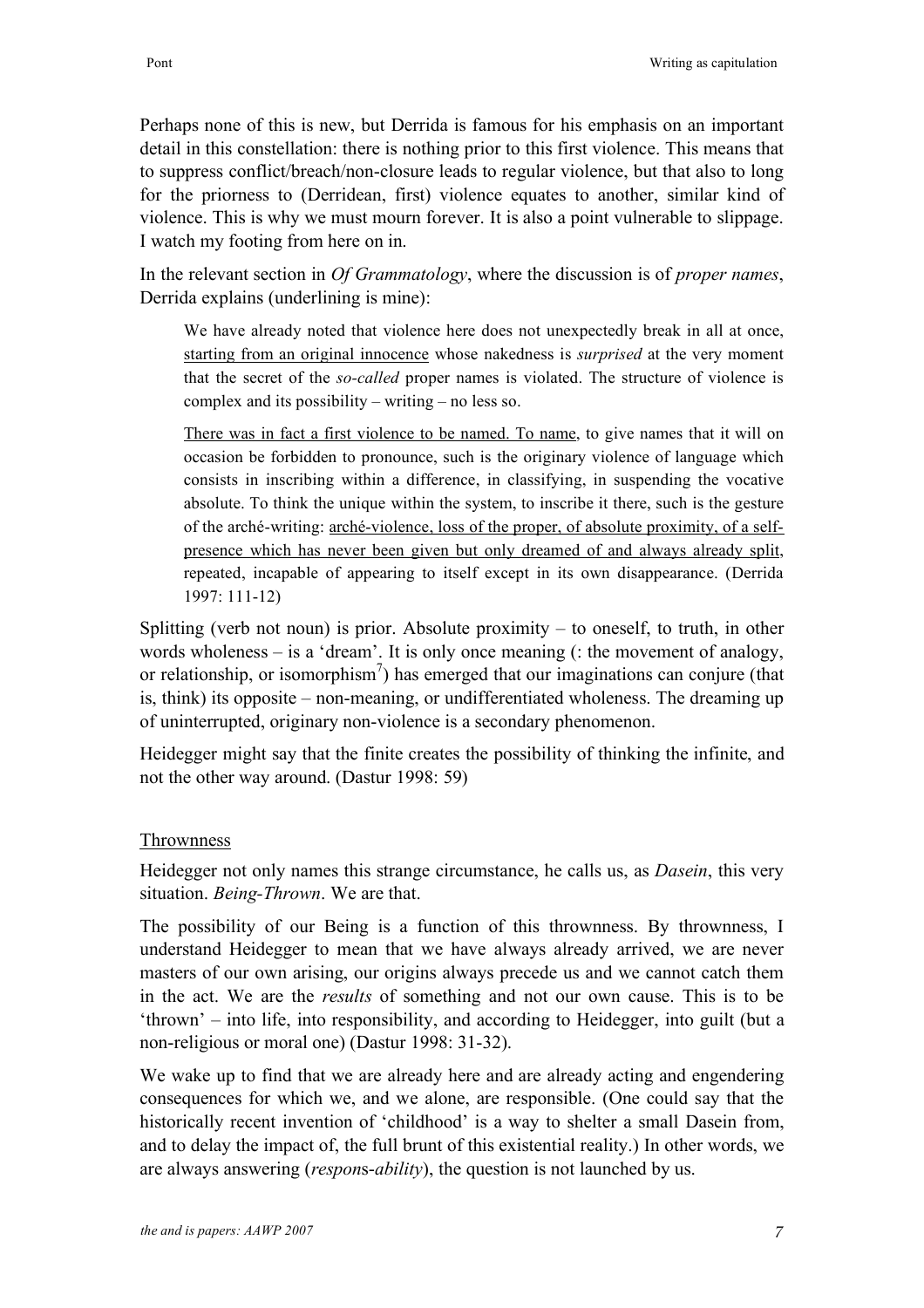The practice of writing – and here lies its ontological potential – seems to me, to magnify and throw into relief, the machinations of this situation. To write is to experience oneself as *Dasein*, and as Derrida explains in 'Signature Event Context' (1988: 9), experience itself has the same kind of structure as writing. I return now to an earlier description in this discussion today, so as to argue that writing is just like being *thrown*, in two ways.

Firstly, the 'I' writes, and what arises has never been seen or thought before (the writer is the first and most surprised reader), there is no ultimate control over the written, yet once written the writing has always-already arrived – that is to say, there is no gerund-state, no arriv*ing*. As a writer I am not able exhaustively to predict and prevent the content or actions of the writing, and yet am still always responsible for it. (Perhaps this hints at why many writers have claimed to have been inspired by God, or have wanted to attribute to God the responsibility for their productions. In some ways, they may be shiningly accurate – that there is something relevant to the movement sometimes called 'God' in how writing arrives, but it is a misunderstanding of this movement, to want to displace the responsibility of it elsewhere – God is not a site where unwanted or refused responsibility can be stockpiled. Heidegger implies that God *is* not. God cannot be classified among entities.)

Secondly, the writing (verb not noun) is prior. The writing calls forth the writer, makes the writer's identity possible. So while, the writer has always-already arrived when the writer notices themselves, the occupation/verb generates the writer, and not the other way around. The notion of being 'born into language' might be the other way of viewing this. The trajectories of meaning's movement pre-dates the singular *Dasein*.

So one might be called forth by writing (verb), and our writing (verb) might call forth a world. That is, the nominal seems to arise out of the verbal. It may not be the subject who creates action on an ontological level. The term 'subject' becomes misleading here. It is generally defined grammatically through its carrying out of the verb. Instead, we see that it in fact carried into Being *by* the verb.

Consequently, responsibility does not follow on from (original) agency, rather something like agency might be made possible by the entering-into of responsibility: *the capacity to respond, to answer questions already posed.* It is to acknowledge *at once* one's generated quality (thrownness), **and** that one's existence (outwardly turned Being) is marked by the double quality of originary violence (always being affected by world). Through being a being that engenders consequences (affects world), agency might be something that looks like knowing one's *place and genealogy* within chains of meaning, and still being able to answer/participate. How does this relate to the way we understand freedom?

### Groundless Grounds

In her book, *A Theory of Modernity* (1999), Agnes Heller names the dynamic that, in her view, founds modernity. Now, a foundation of anything (a political period, an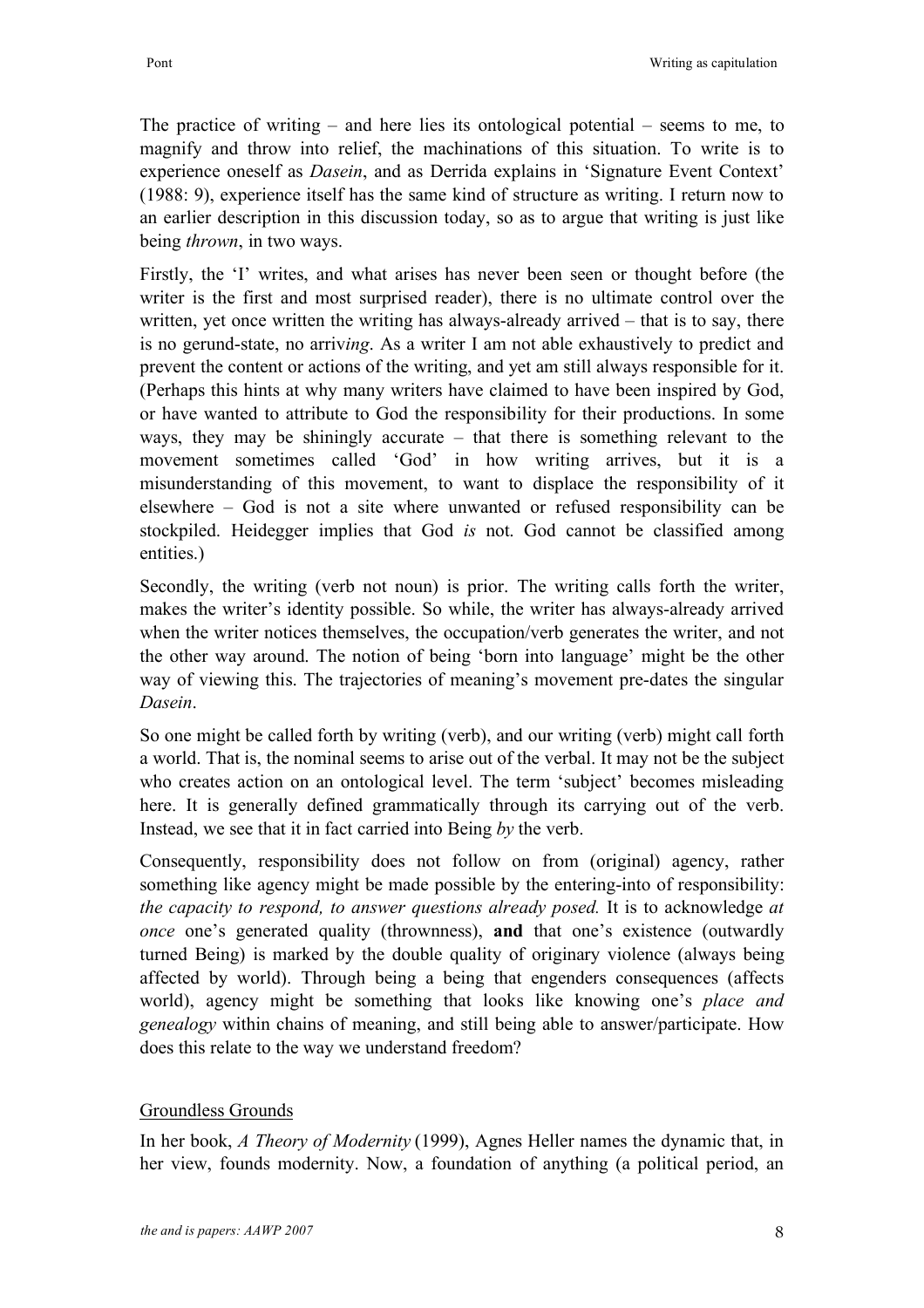argument, a society) needs to be 'a resting point', 'something that does not need to be demonstrated' (Heller 1999: 41). An arché is a founding notion or truth that stops the process of negation whereby things are constantly questioned, not taken for granted. What Heller identifies as the paradox at the heart of modernity, and one that it is crucial to hold in sight, is that the founding dynamic of modernity is the dynamic of freedom. It is the final word on things that says: nothing should be seen as the final word. That is, everything is questionable. As a modern being, I want to question everything. Who then, the question begs, is required to answer to my endless questioning?

Astutely, Heller deduces that, since modernity's arché is freedom, modernity is founded on a ground that cannot ground. Its very internal principle is to let nothing be a ground, to let nothing remain undemonstrated (Heller 1999: 12).

This may explain a sense of vertigo in modernity (and what I consider sometimes to be fraught attempts to come to terms with this in the contemporaneous epoch of postmodernity). It may also glance in the direction of why, perhaps, numerous moral attrocities have been able to unfold on the world stage with apparently little able to stop or hinder them.

If this paradoxical and founding principle of modernity is not acknowledged, then one lives (and writes) as if there is a ground – a place where the buck stops. What Heller reminds us, is that there is no place where the buck stops, there is no place for this stockpiling of 'debt' except ourselves. To be self-reflective in modernity is to admit this paradox and to take steps to prevent its shadows from colonising one's behaviour.

If there is no theoretical site that can remain undemonstrated as an arché (to remain undemonstrated might amount to being a place where no further inquiry is required/allowed, an Elsewhere for the buck of responsibility – parents, God-with-abeard, the Nation, the Universe, the ten commandments, medicine, science, one's upbringing, etc) the only place where freedom can be gathered and held without it spinning backwards towards a never accountable, non-existent origin turns out to be the human 'subject'. That means, us. Or *Dasein*, to return to a Heideggerian vocabulary.

To write self-reflectively is to practice at the heart of this paradox. The content of the writing, in this case, is less crucial perhaps than the close observation of the movement/action/tendency of this writing. Perhaps this is deconstruction. And to write is to face the strange injustice, and I use this word intentionally. The injustice of always-already *Being-Thrown* and *Being-Responsible*.

It is simultaneously the following-through to its end of the consequences of conceptualising the subject in a certain way. Once we, as subjects, assumed the right to interrogate traditional grounds, we took on the burden of having nowhere else to ground ourselves. One's thoughts flick to *Genesis* – the h(e)aven of elsewhere evaporating.

This, however, does not make *Dasein* the *raison-d'être*. This slide would be to misunderstand Heller's point. Modernity's ground of freedom requires each 'subject' to choose grounds for themselves, knowing that these grounds are *ultimately*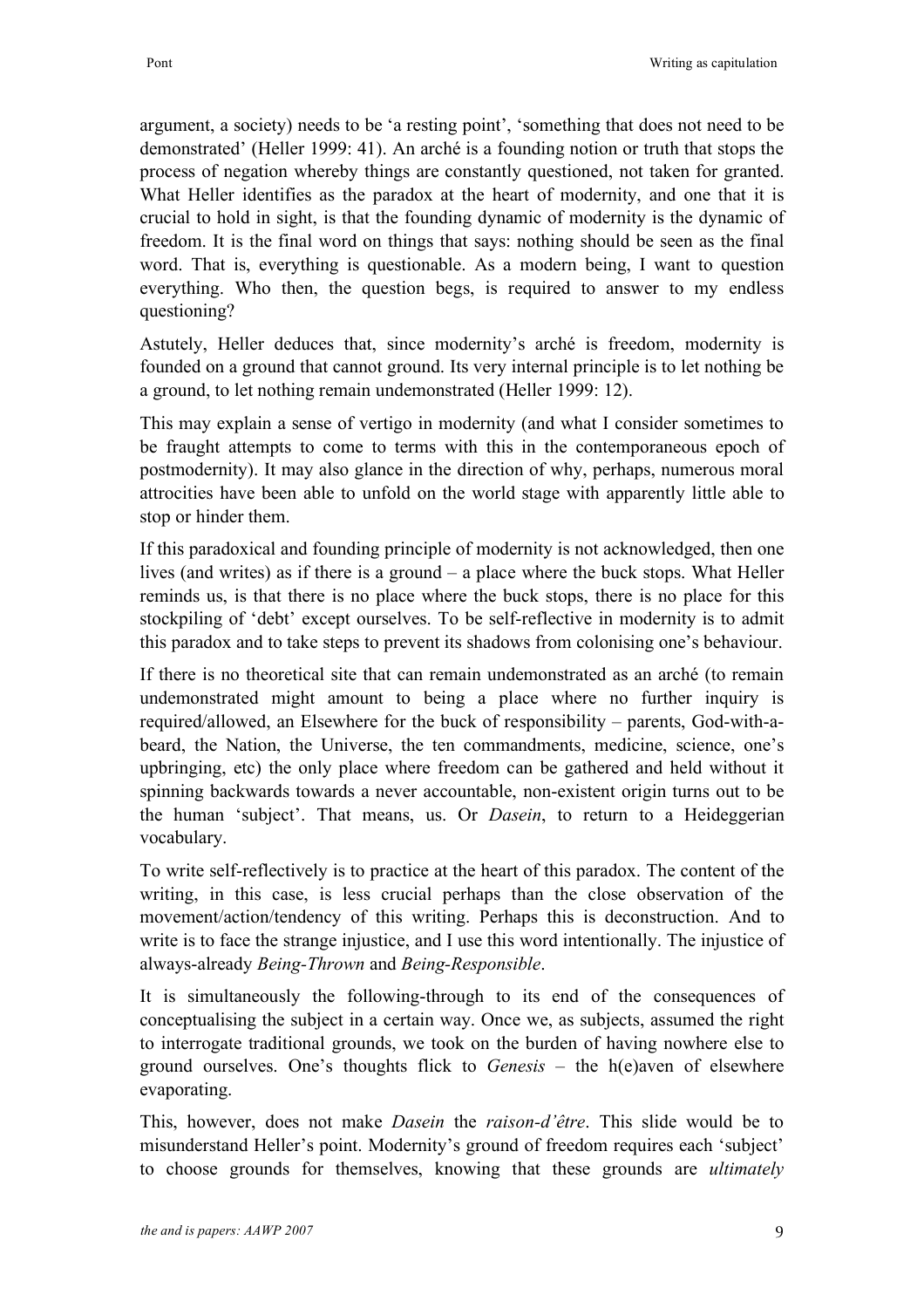ungrounded, in the way that signified/signifier relationship is 'arbitrary', but still effects *traction*. Once chosen, the consequences of these grounds belong to the 'subject' (which may be an entity of more than one *Dasein*). This leads Heller to caution that existing in modernity with an ambivalent attitude to declaring grounds leads to cynicism, and to refuse their contingency, to fundamentalism (Heller 1999: 1ff).

Shelter

When I write, there is no one ultimately to tell me if I am right.

To be an artist can be to know this weight and this vertigo. To be an artist (with words, or charcoal marks, or limbs in a space) might be to take up the responsibility for this choice each moment. And in the instant of recognising this bottomless homelessness, the mirage of shelter appears. *Is felt*.

Does this word fall outside the realm of academic rigour?

I feel as if I come home when I cease to flee this constellation – of thrownness, and of freedom as the responsibility for setting limits.

Agnes Heller has asked the question 'where are we at home?' (1995: 1-18) I would like to ask the question: 'what kind of shelter is possible in postmodernity?'

One way to clarify the term shelter is to notice that its meaning often arises in its being contrasted to the concept 'home'. *Home* might infer enduring solidity, permanency, substantiality, predictability, property, familiarity, consistency.<sup>8</sup>

If I personally reflect on this understanding of home, I cannot claim to know or to have had a certain experience of a structure/situation imbued with the adjectival qualities listed above. On the other hand, I believe that I can speak of shelter.

I can speak of:

Being-Thrown.

Being-Responsible.

Towards death and accelerating.

My Own Ground (when the 'my' is an acknowledged ever-receding origin).

A place of *least* effort (but always some), where the 'walls' of the structure tend towards balancing the 'pressures' from the external context momentarily but in flux.

Letting the soft violence – of naming, of categories, of writing – rock and remake my body over and over.

Safety as accurate taking-stock.

Watching the way things move.

Knowing 'self' as movement only.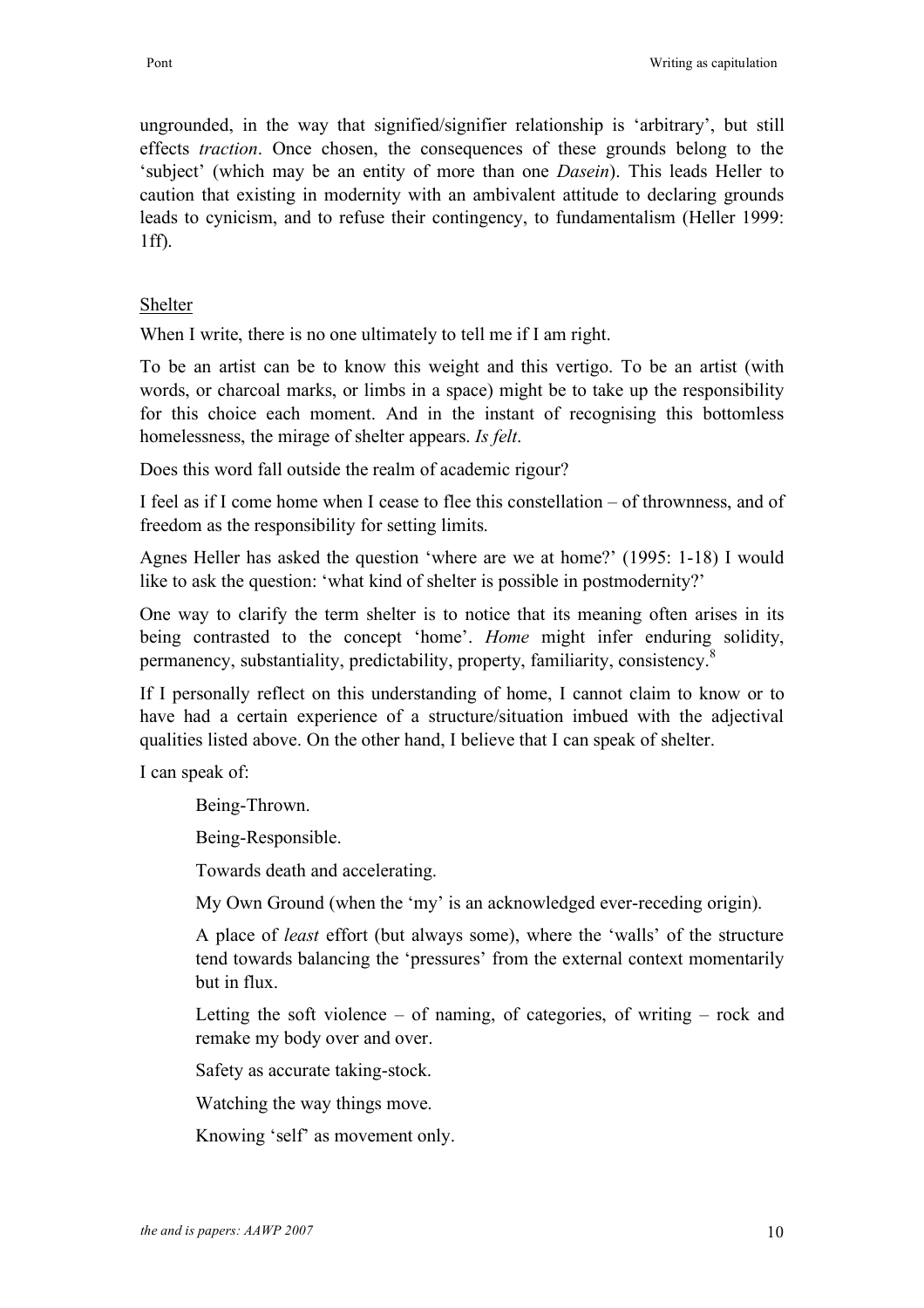If home is a place where the doors and windows are closed, then sheltering might be where things still move in and out – a place to ex-ist. Shelter is not an illusion of being unaffected, but within shelter the buffeting is somehow softer … Soft enough.

#### In-conclusion

So let us return now to our beginnings, without attempting to tie a tight knot. The definition in the Virtual Thesaurus for capitulation also says:

#### *To give up or agree to forego to the power or possession of another.*

Who/How might this other be, when the capitulation is of the textual kind? I do not think it is capitulation to another singular *Dasein*, because that would be a kind of abandoning of responsibility.

Let us examine the above statement closely. There is a power or possession that is not exercised by the writing 'subject'. Does this mean that to resist would be to cancel out this power or possession, or does it imply that the subject is already possessed by and in the power of this other? If the latter is true, then this giving up or agreeing appears more like an acknowledgment. One ceases denying that one is in the power or possession of Others (not sequentially, but simultaneously, this is why Time and Being are not opposites). One ceases to struggle with the ex- of existence. One learns to live in the breach, in the soft violence. One acknowledges that one is not an insular entity, and that this will always ache a little.

Dastur explains:

It is indeed essential that one not confuse Dasein – whose essence lies in its '*to* be', that is, in its existence – with an intra-worldly thing which is already given (*vorhanden*). This explains why the world is not external to Dasein, but instead represents one of its constituting items. (Dastur 1998: 20-1)

Writing, if it is anything like Being for *Dasein*, is marked by a porosity. It is an experience of being constituted already – by language, by memories, by gaps and forgettings – and in this way unable to be sealed off. Derrida calls it *violence* (which must be tolerated). Buddhists might call it suffering. It is the impossibility of policing the boundaries of oneself absolutely, since what one *is*, ontologically, is this breachability. *Dasein*'s appearance of substance is its quality of being open. It is the strange way that Nothingness left to its own devices is Something.

In this way, to enter the dance of responsibility, to mourn our longings for home and to appreciate the shelter that is our interdependence is a kind of capitulation, in all the senses explored above. If Heidegger recognises Being 'as the purely Other than everything that is' (Dastur 1998: 10), perhaps it is Being to whom we surrender. To answer, then, whether the question of Being is finished with us yet, I would say 'no'. And that I would like to learn how to invite Being to have its way with me. I see it as the stuff of practice. In other words, a kind of elegance.